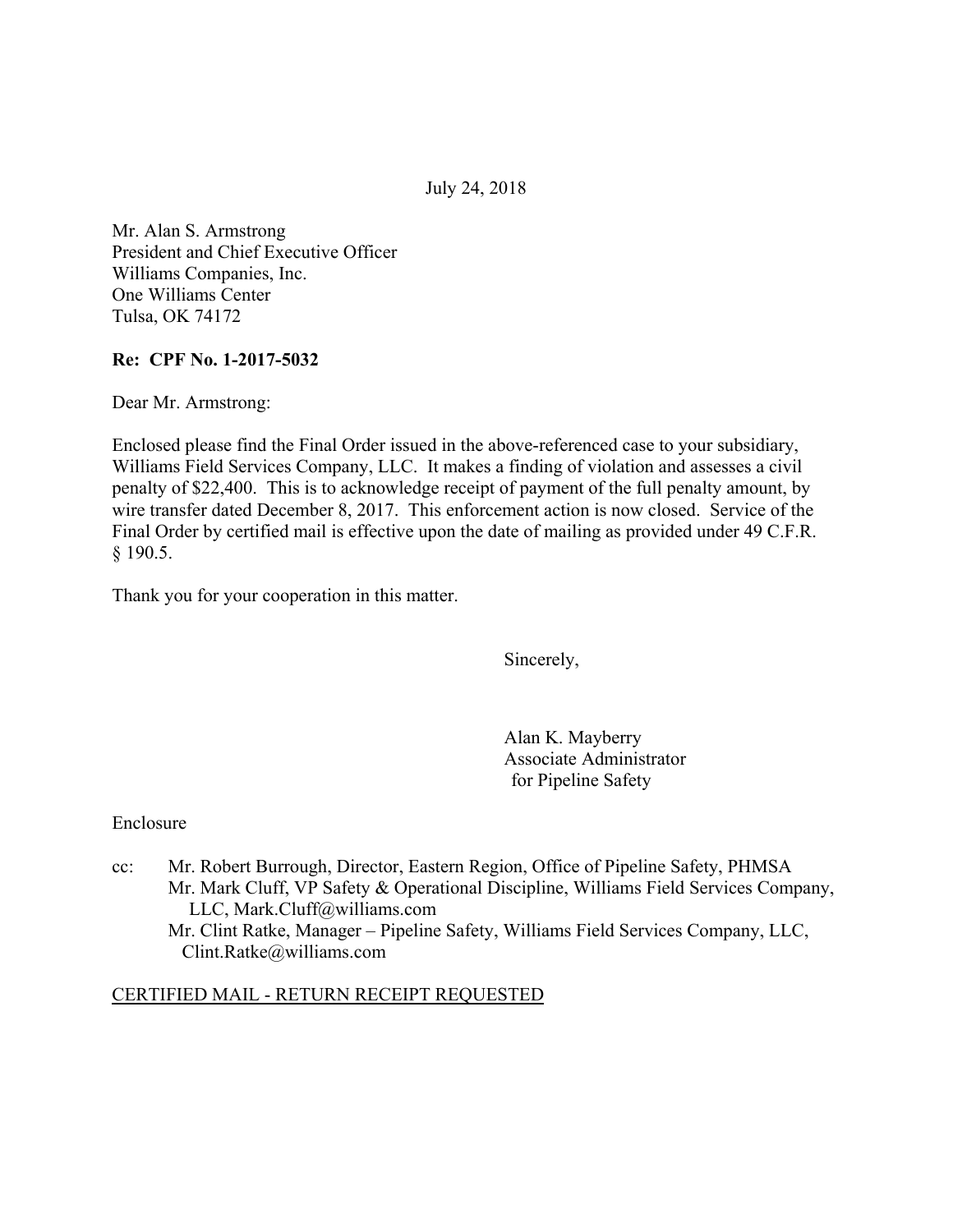### **U.S. DEPARTMENT OF TRANSPORTATION PIPELINE AND HAZARDOUS MATERIALS SAFETY ADMINISTRATION OFFICE OF PIPELINE SAFETY WASHINGTON, D.C. 20590**

**)**

 **)**

 **)**

**In the Matter of )**

**Williams Field Services Company, LLC, ) a subsidiary of Williams Companies, Inc., ) CPF No. 1-2017-5032**

**\_\_\_\_\_\_\_\_\_\_\_\_\_\_\_\_\_\_\_\_\_\_\_\_\_\_\_\_\_\_\_\_\_\_\_\_\_\_\_\_\_\_)** 

 $\mathcal{L} = \{ \mathcal{L} \}$ 

**Respondent. )** 

## **FINAL ORDER**

From March 6 through 10, 2017, pursuant to 49 U.S.C. § 60117, a representative of the Pipeline and Hazardous Materials Safety Administration (PHMSA), Office of Pipeline Safety (OPS), conducted an on-site pipeline safety inspection of the facilities and records of Williams Field Services Company, LLC, a subsidiary of Williams Companies, Inc. (Williams or Respondent), in Moundsville, West Virginia. Williams owns and operates interstate liquid pipelines throughout the states of Pennsylvania, West Virginia, Colorado, Kansas, and Wyoming. The facility inspected is a 50-mile pipeline initiating at the Oak Grove processing plant in Marshall County, West Virginia, and running to the MarkWest Houston processing plant in Washington County, Pennsylvania.

As a result of the inspection, the Director, Eastern Region, OPS (Director), issued to Respondent, by letter dated November 9, 2017, a Notice of Probable Violation and Proposed Civil Penalty (Notice). In accordance with 49 C.F.R. § 190.207, the Notice proposed finding that Williams had violated 49 C.F.R. § 195.402, and proposed assessing a civil penalty of \$22,400 for the alleged violation.

Williams responded to the Notice by letter dated December 8, 2017 (Response). The company did not contest the allegation of violation and paid the proposed civil penalty of \$22,400 by wire transfer dated December 8, 2017. In accordance with 49 C.F.R. § 190.208(a)(1), such payment authorizes the Associate Administrator to make a finding of violation and to issue this final order without further proceedings.

# **FINDING OF VIOLATION**

In its Response Williams did not contest the allegation in the Notice that it violated 49 C.F.R. Part 195, as follows: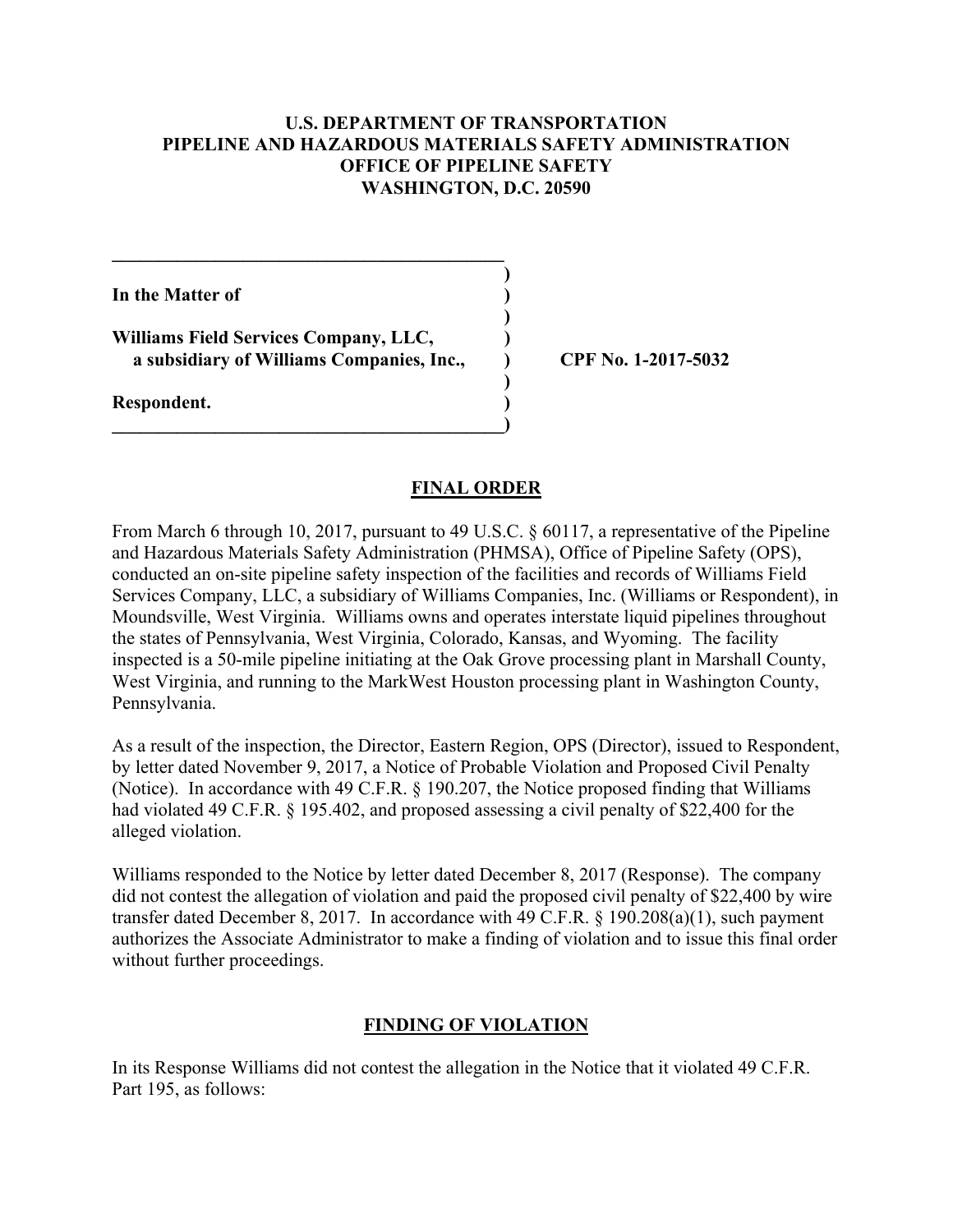**Item 1:** The Notice alleged that Respondent violated 49 C.F.R. § 195.402(a), which states:

### **§ 195.402 Procedural manual for operations, maintenance, and emergencies**

 system a manual of written procedures for conducting normal operations (a) *General.* Each operator shall prepare and follow for each pipeline and maintenance activities and handling abnormal operations and emergencies. This manual shall be reviewed at intervals not exceeding 15 months, but at least once each calendar year, and appropriate changes made as necessary to insure that the manual is effective. This manual shall be prepared before initial operations of a pipeline system commence, and appropriate parts shall be kept at locations where operations and maintenance activities are conducted.

The Notice alleged that Williams violated 49 C.F.R. § 195.402(a) by failing to follow for each pipeline system a manual of written procedures for conducting normal operations and maintenance activities and handling abnormal operations and emergencies. Specifically, the Notice alleged that Williams failed to follow its abnormal operating conditions (AOCs) procedure for completion of AOC reports.

Respondent did not contest this allegation of violation. Accordingly, based upon a review of all of the evidence, I find that Respondent violated 49 C.F.R. § 195.402(a) by failing to follow for each pipeline system a manual of written procedures for conducting normal operations and maintenance activities and handling abnormal operations and emergencies, specifically its manual for AOCs.

This finding of violation will be considered a prior offense in any subsequent enforcement action taken against Respondent.

# **ASSESSMENT OF PENALTY**

related series of violations.<sup>1</sup> Under 49 U.S.C. § 60122, Respondent is subject to an administrative civil penalty not to exceed \$200,000 per violation for each day of the violation, up to a maximum of \$2,000,000 for any

In determining the amount of a civil penalty under 49 U.S.C. § 60122 and 49 C.F.R. § 190.225, I must consider the following criteria: the nature, circumstances, and gravity of the violation, including adverse impact on the environment; the degree of Respondent's culpability; the history of Respondent's prior offenses; and any effect that the penalty may have on its ability to continue doing business; and the good faith of Respondent in attempting to comply with the pipeline safety regulations. In addition, I may consider the economic benefit gained from the violation without any reduction because of subsequent damages, and such other matters as justice may

 $\overline{a}$ 

<sup>&</sup>lt;sup>1</sup> These amounts are adjusted annually for inflation. *See, e.g.*, Pipeline Safety: Inflation Adjustment of Maximum Civil Penalties, 82 Fed. Reg. 19325 (April 27, 2017).